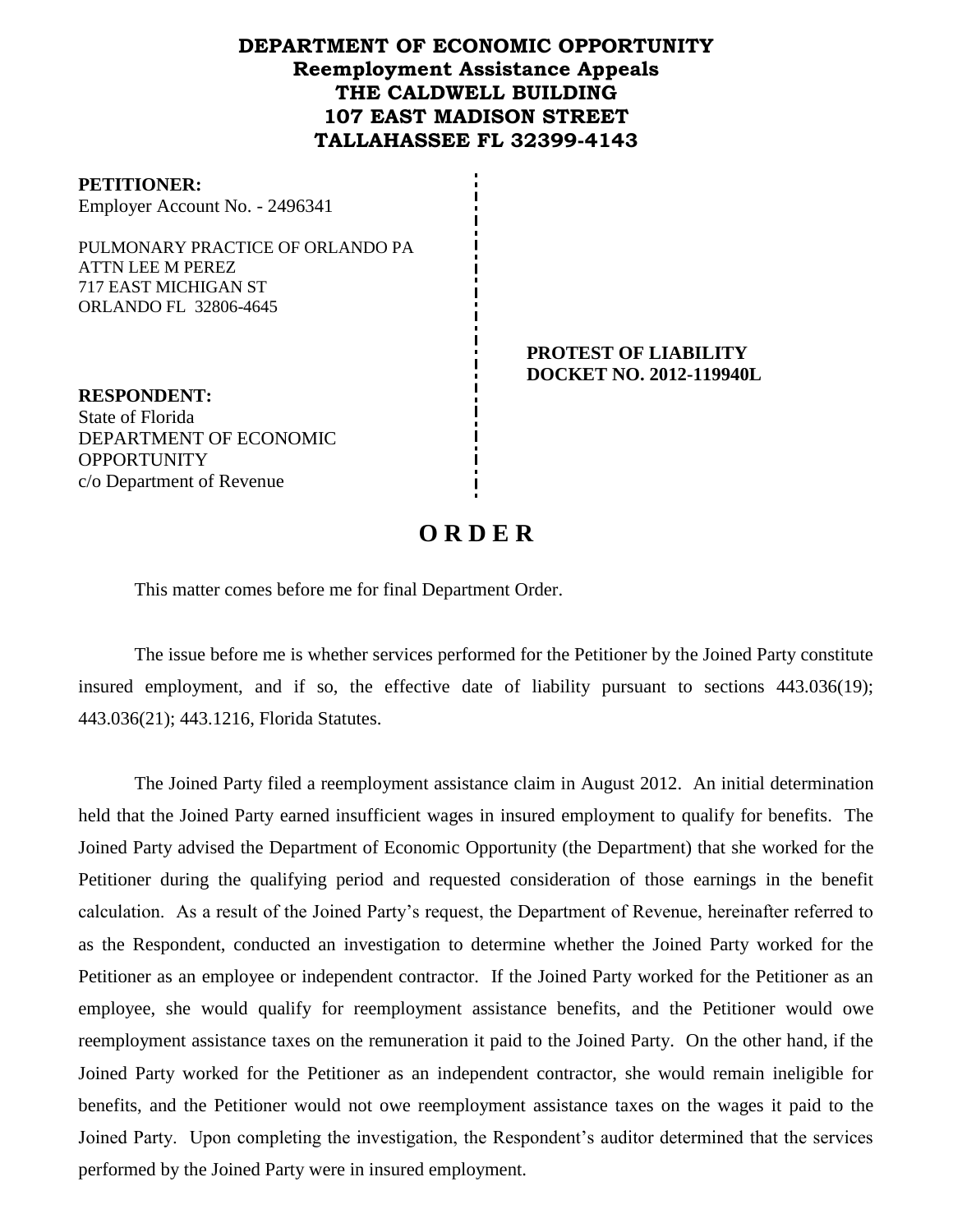The Petitioner was required to pay reemployment assistance taxes on wages it paid to the Joined Party.The Petitioner filed a timely protest of the determination.The claimant who requested the investigation was joined as a party because she had a direct interest in the outcome of the case. That is, if the determination is reversed, the Joined Party will once again be ineligible for benefits and must repay all benefits received.

A telephone hearing was held on December 19, 2012.The Petitioner, represented by its attorney, appeared and testified. The Joined Party did not appear for the hearing. The Respondent, represented by a Tax Specialist II, appeared and testified. The Special Deputy issued a recommended order on January 17, 2013.

The Special Deputy's Findings of Fact recite as follows:

- 1. The Petitioner operates a medical practice.
- 2. The Petitioner engaged the Joined Party to clean the Petitioner's medical office.
- 3. The Petitioner reported compensation paid to the Joined Party for each of the calendar years 2009, 2010, and 2011on a form 1099-MISC.
- 4. The Joined Party filed a claim for reemployment assistance benefits effective August 26, 2012. When the Joined Party did not receive credit for her earnings with the Petitioner, a *Request for Reconsideration of Monetary Determination* was filed and an investigation was conducted by the Department of Revenue to determine if the Joined Party performed services for the Petitioner as an employee or as an independent contractor.
- 5. The Department of Revenue issued a determination dated October 5, 2012, holding that the Joined Party was an employee of the Petitioner retroactive to October 1, 2007. The Petitioner filed a timely protest.

Based on these Findings of Fact, the Special Deputy recommended that the determination dated October 5, 2012, be affirmed. The Petitioner's exceptions were received by mail postmarked January 30, 2013. No other submissions were received from any party.

With respect to the recommended order, section 120.57(1)(1), Florida Statutes, provides:

The agency may adopt the recommended order as the final order of the agency. The agency in its final order may reject or modify the conclusions of law over which it has substantive jurisdiction and interpretation of administrative rules over which it has substantive jurisdiction. When rejecting or modifying such conclusions of law or interpretation of administrative rule, the agency must state with particularity its reasons for rejecting or modifying such conclusion of law or interpretation of administrative rule and must make a finding that its substituted conclusion of law or interpretation of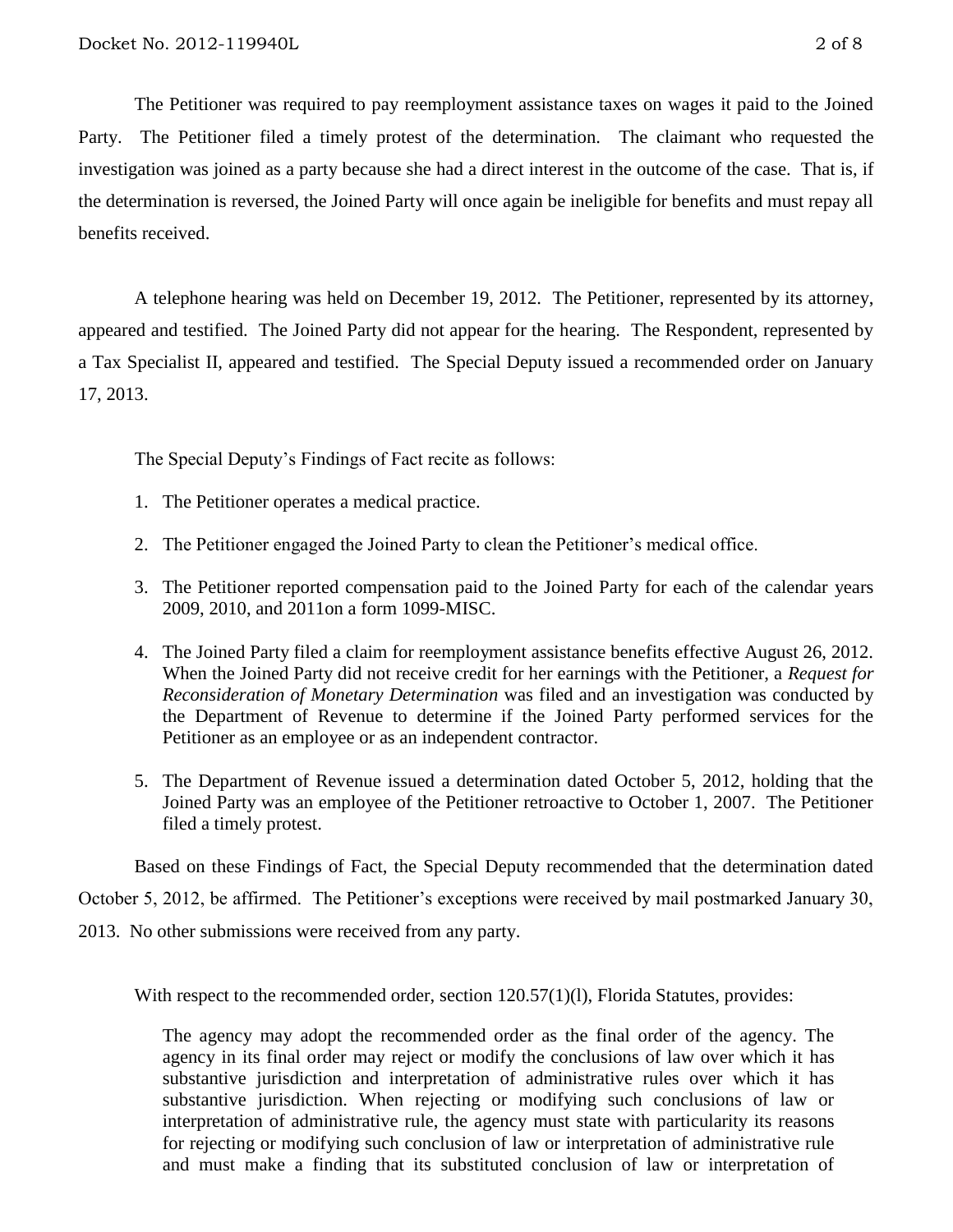administrative rule is as or more reasonable than that which was rejected or modified. Rejection or modification of conclusions of law may not form the basis for rejection or modification of findings of fact. The agency may not reject or modify the findings of fact unless the agency first determines from a review of the entire record, and states with particularity in the order, that the findings of fact were not based upon competent substantial evidence or that the proceedings on which the findings were based did not comply with essential requirements of law.

With respect to exceptions, section  $120.57(1)(k)$ , Florida Statutes, provides, in pertinent part:

The agency shall allow each party 15 days in which to submit written exceptions to the recommended order. The final order shall include an explicit ruling on each exception, but an agency need not rule on an exception that does not clearly identify the disputed portion of the recommended order by page number or paragraph, that does not identify the legal basis for the exception, or that does not include appropriate and specific citations to the record.

The Petitioner's exceptions are addressed below. Also, the record of the case was carefully reviewed to determine whether the Special Deputy's Findings of Fact and Conclusions of Law were supported by the record, whether the proceedings complied with the substantial requirements of the law, and whether the Conclusions of Law reflect a reasonable application of the law to the facts.

The Petitioner takes exception to the Special Deputy's Findings of Fact and Conclusions of Law. The Petitioner also proposes alternative findings of fact and conclusions of law. Pursuant to section 120.57(1)(l), Florida Statutes, the Department may not reject or modify the Special Deputy's Findings of Fact unless the Department first determines from a review of the entire record that the findings of fact were not based upon competent substantial evidence. Also pursuant to section 120.57(1)(l), Florida Statutes, the Department may not reject or modify the Special Deputy's Conclusions of Law unless the Department first determines that the conclusions of law do not reflect a reasonable application of the law to the facts. A review of the record reveals that the Special Deputy's Findings of Fact are supported by competent substantial evidence in the record and the Special Deputy's Conclusions of Law reflect a reasonable application of the law to the facts. As a result, the Department may not modify or the Special Deputy's Findings of Fact or Conclusions of Law pursuant to section 120.57(1)(l), Florida Statutes, and accepts the findings of fact and conclusions of law as written by the Special Deputy. The Petitioner's exceptions to the Special Deputy's Findings of Fact and Conclusions of Law are respectfully rejected.

The Petitioner also takes exception to the Special Deputy's classification of the testimony of its attorney, its sole witness, as hearsay evidence. Section 120.269(2)(g), Florida Statutes, provides: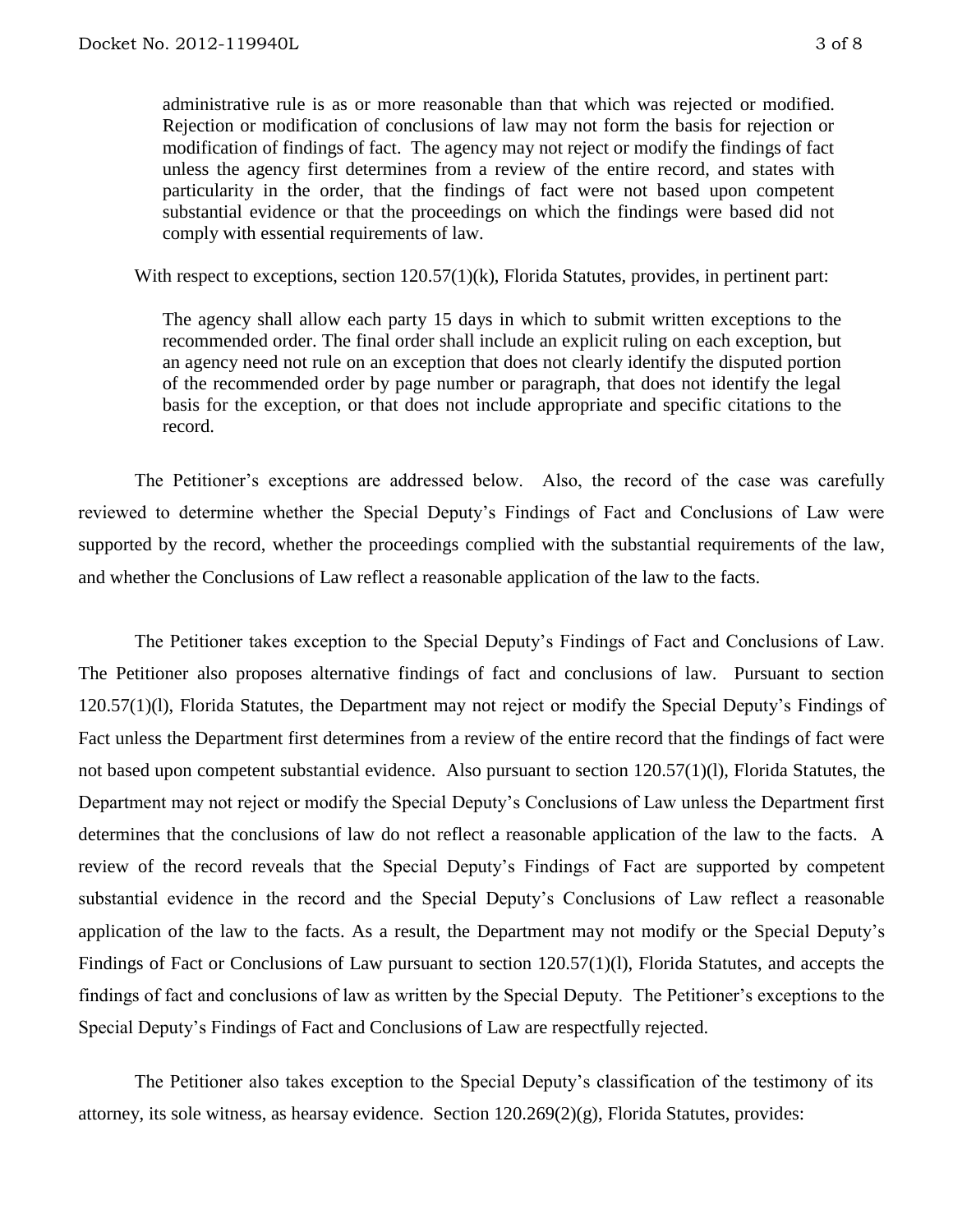Irrelevant, immaterial, or unduly repetitious evidence shall be excluded, but all other evidence of a type commonly relied upon by reasonably prudent persons in the conduct of their affairs shall be admissible, whether or not such evidence would be admissible in a trial in the courts of Florida. Any part of the evidence may be received in written form, and all testimony of parties and witnesses shall be made under oath.

Section 120.57(1), Florida Statutes, provides:

ADDITIONAL PROCEDURES APPLICABLE TO HEARINGS INVOLVING DISPUTED ISSUES OF MATERIAL FACT.--

(c) Hearsay evidence may be used for the purpose of supplementing or explaining other evidence, but it shall not be sufficient in itself to support a finding unless it would be admissible over objection in civil actions.

Rule 73B-10.035(15)(c), Florida Administrative Code, provides:

(c) Hearsay evidence, whether received in evidence over objection or not, may be used to supplement or explain other evidence, but will not be sufficient in itself to support a finding unless the evidence falls within an exception to the hearsay rule as found in Chapter 90, F. S.

A review of the record reveals that the Special Deputy held that the Petitioner's testimony was hearsay in Conclusion of Law #17. As the Special Deputy found in Conclusion of Law #13, the record reflects that the Petitioner's attorney's knowledge of the working relationship between the Petitioner and the Joined Party was based solely on what he was told by the Petitioner's president, office manager, and Certified Public Accountant. Due to the attorney's lack of firsthand knowledge of the working relationship, the Petitioner's testimony was properly classified as hearsay evidence. The classification of the evidence was also proper because the Petitioner's testimony was not presented or substantiated as a hearsay exception. Pursuant to the cited sections of the statute and rule, the Special Deputy properly rejected hearsay information that was not established by other competent evidence. The Special Deputy's Findings of Fact are supported by competent substantial evidence in the record. The Special Deputy's Conclusions of Law, including Conclusions of Law #13 and 17, represent a reasonable application of the law to the facts. The Petitioner's exceptions are respectfully rejected.

Additionally, the Petitioner takes exception to the Respondent's failure to object to the Petitioner's testimony. As mentioned above, rule 73B-10.035(15)(c), Florida Administrative Code, allows the admission of hearsay evidence, "whether received in evidence over objection or not," to "supplement or explain other evidence" and does not permit hearsay evidence alone to support a finding of fact unless it falls under a hearsay exception. A review of the record demonstrates that the Petitioner's sole witness only provided hearsay testimony during the hearing and the Respondent did not object to the Petitioner's testimony. Rule 73B-10.035(15)(c), Florida Administrative Code, explicitly allows for the rejection of hearsay evidence in the absence of any objections. Thus, it was proper for the Special Deputy to reject the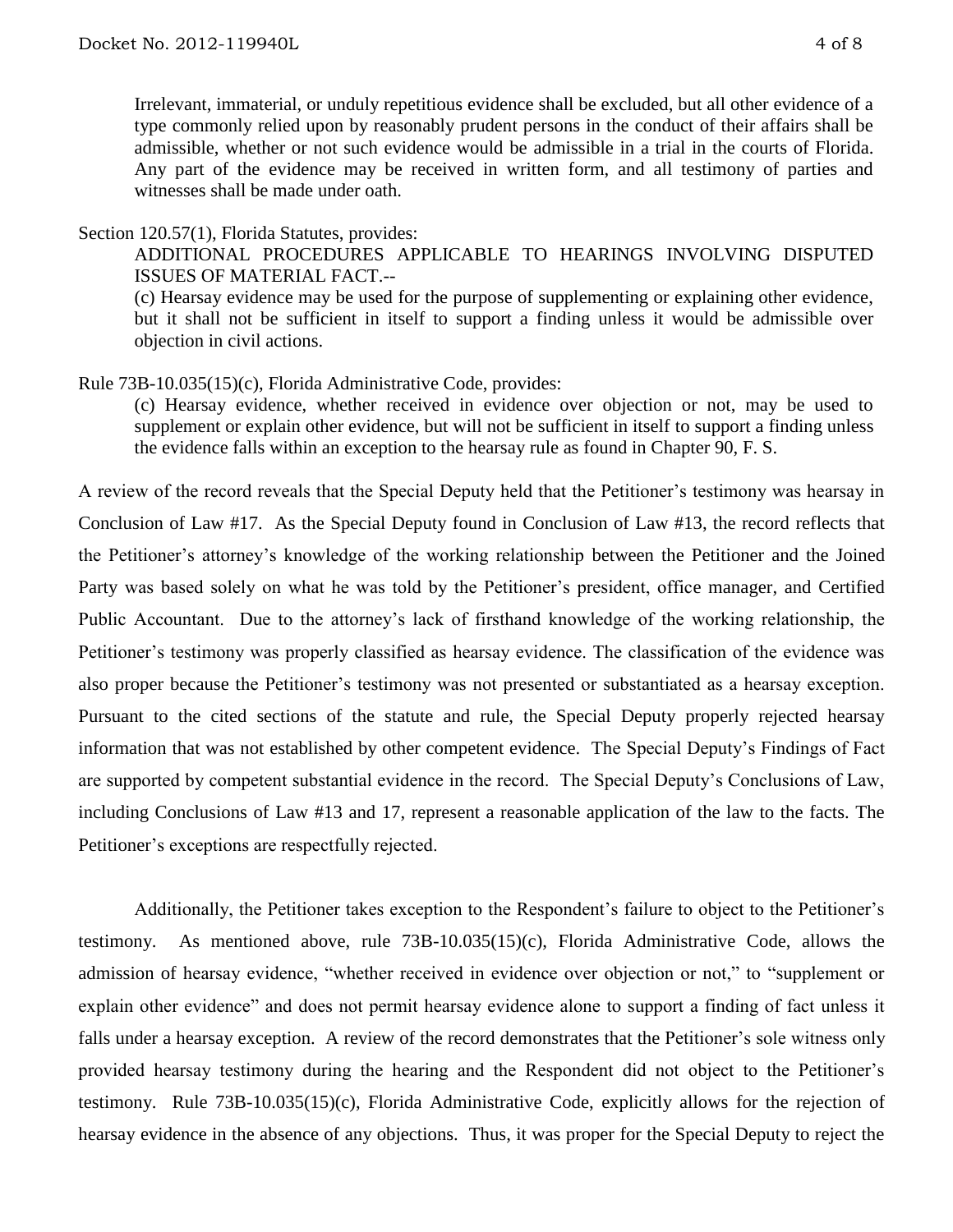Petitioner's hearsay testimony despite the lack of an objection from the Respondent. The Petitioner's exception to the Respondent's failure to object is respectfully rejected.

The Petitioner further alleges that the Special Deputy did not consider the statements of its letter dated November 29, 2012. Contrary to the Petitioner's allegations, the record shows that the Petitioner did not request the admission of the letter. Also, the Petitioner acknowledges in its own exceptions that the letter is a written version of its attorney's testimony. As previously stated, section 120.260(2)(g), Florida Statutes, provides for the exclusion of "irrelevant, immaterial, or unduly repetitious evidence." The Petitioner has not demonstrated that the Special Deputy's failure to admit the document was an exclusion of evidence prohibited under section 120.260(2)(g), Florida Statutes, or that the Special Deputy failed to conduct the hearing in compliance with the essential requirements of law as required under section 120.57(1)(l), Florida Statutes. Thus, the Petitioner's exceptions regarding the letter dated November 29, 2012, are respectfully rejected.

In its remaining exceptions, the Petitioner requests the consideration of additional evidence. Rule 73B-10.035, Florida Administrative Code, provides that additional evidence will not be accepted after the close of a hearing. The Department cannot accept the Petitioner's additional evidence because the Petitioner did not provide the evidence until after the close of the hearing. Accordingly, the Petitioner's request is respectfully denied.

A review of the record reveals that the Findings of Fact contained in the Recommended Order are based on competent, substantial evidence and that the proceedings on which the findings were based complied with the essential requirements of the law. The Special Deputy's findings are thus adopted in this order. The Special Deputy's Conclusions of Law reflect a reasonable application of the law to the facts and are also adopted.

Having considered the Petitioner's exceptions, the record of this case, and the Recommended Order of the Special Deputy, I hereby adopt the Findings of Fact and Conclusions of Law of the Special Deputy as set forth in the Recommended Order. A copy of the Recommended Order is attached and incorporated in this order.

Therefore, it is ORDERED that the determination dated October 5, 2012, is AFFIRMED.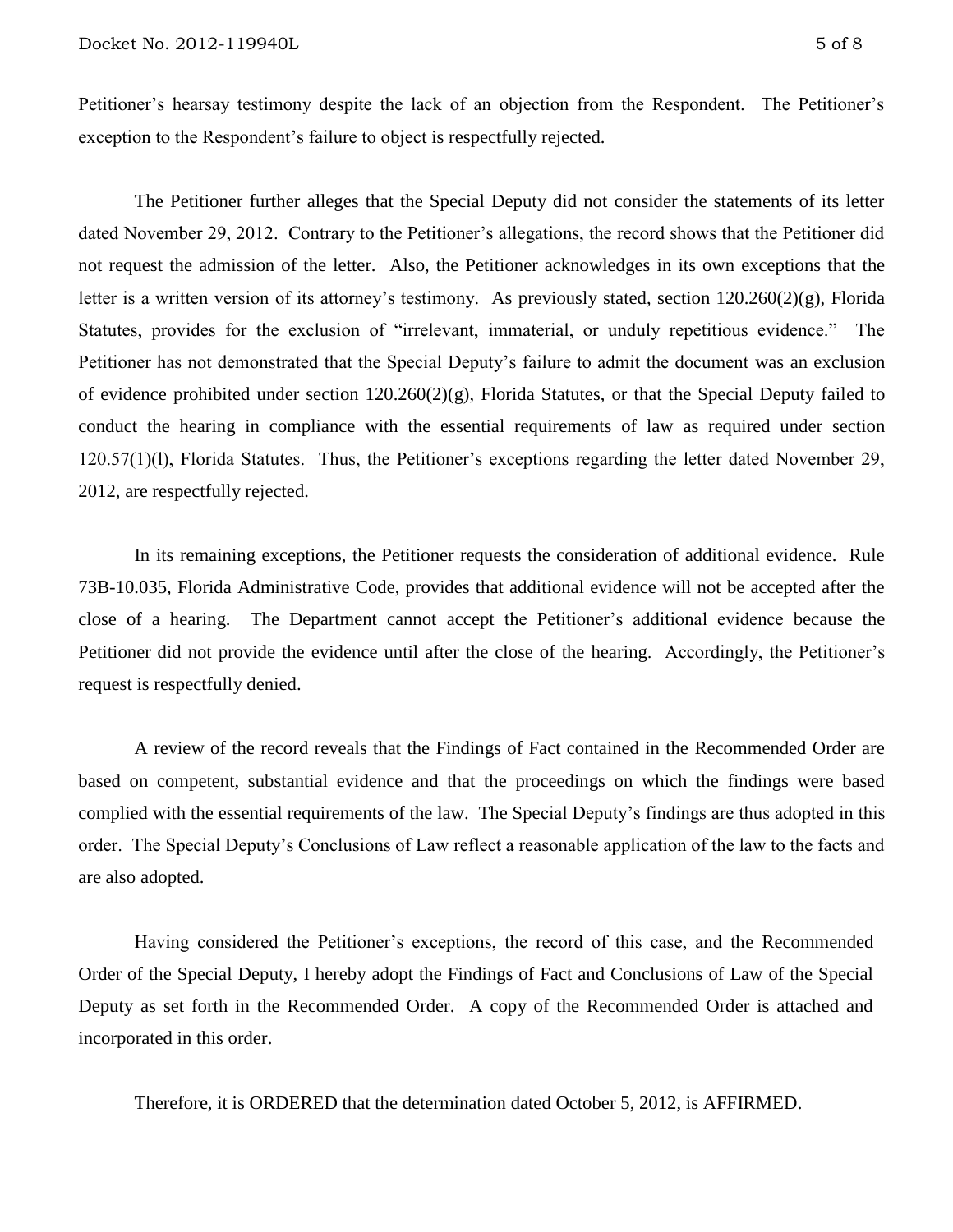#### **JUDICIAL REVIEW**

Any request for judicial review must be initiated within 30 days of the date the Order was filed. Judicial review is commenced by filing one copy of a *Notice of Appeal* with the DEPARTMENT OF ECONOMIC OPPORTUNITY at the address shown at the top of this *Order* and a second copy, with filing fees prescribed by law, with the appropriate District Court of Appeal. It is the responsibility of the party appealing to the Court to prepare a transcript of the record. If no court reporter was at the hearing, the transcript must be prepared from a copy of the Special Deputy's hearing recording, which may be requested from the Office of Appeals.

Cualquier solicitud para revisión judicial debe ser iniciada dentro de los 30 días a partir de la fecha en que la Orden fue registrada. La revisión judicial se comienza al registrar una copia de un *Aviso de Apelación* con la Agencia para la Innovación de la Fuerza Laboral [*DEPARTMENT OF ECONOMIC OPPORTUNITY]* en la dirección que aparece en la parte superior de este *Orden* y una segunda copia, con los honorarios de registro prescritos por la ley, con el Tribunal Distrital de Apelaciones pertinente. Es la responsabilidad de la parte apelando al tribunal la de preparar una transcripción del registro. Si en la audiencia no se encontraba ningún estenógrafo registrado en los tribunales, la transcripción debe ser preparada de una copia de la grabación de la audiencia del Delegado Especial [*Special Deputy*], la cual puede ser solicitada de la Oficina de Apelaciones.

Nenpòt demann pou yon revizyon jiridik fèt pou l kòmanse lan yon peryòd 30 jou apati de dat ke Lòd la te depoze a. Revizyon jiridik la kòmanse avèk depo yon kopi yon *Avi Dapèl* ki voye bay DEPARTMENT OF ECONOMIC OPPORTUNITY lan nan adrès ki parèt pi wo a, lan tèt *Lòd* sa a e yon dezyèm kopi, avèk frè depo ki preskri pa lalwa, bay Kou Dapèl Distrik apwopriye a. Se responsabilite pati k ap prezante apèl la bay Tribinal la pou l prepare yon kopi dosye a. Si pa te gen yon stenograf lan seyans lan, kopi a fèt pou l prepare apati de kopi anrejistreman seyans lan ke Adjwen Spesyal la te fè a, e ke w ka mande Biwo Dapèl la voye pou ou.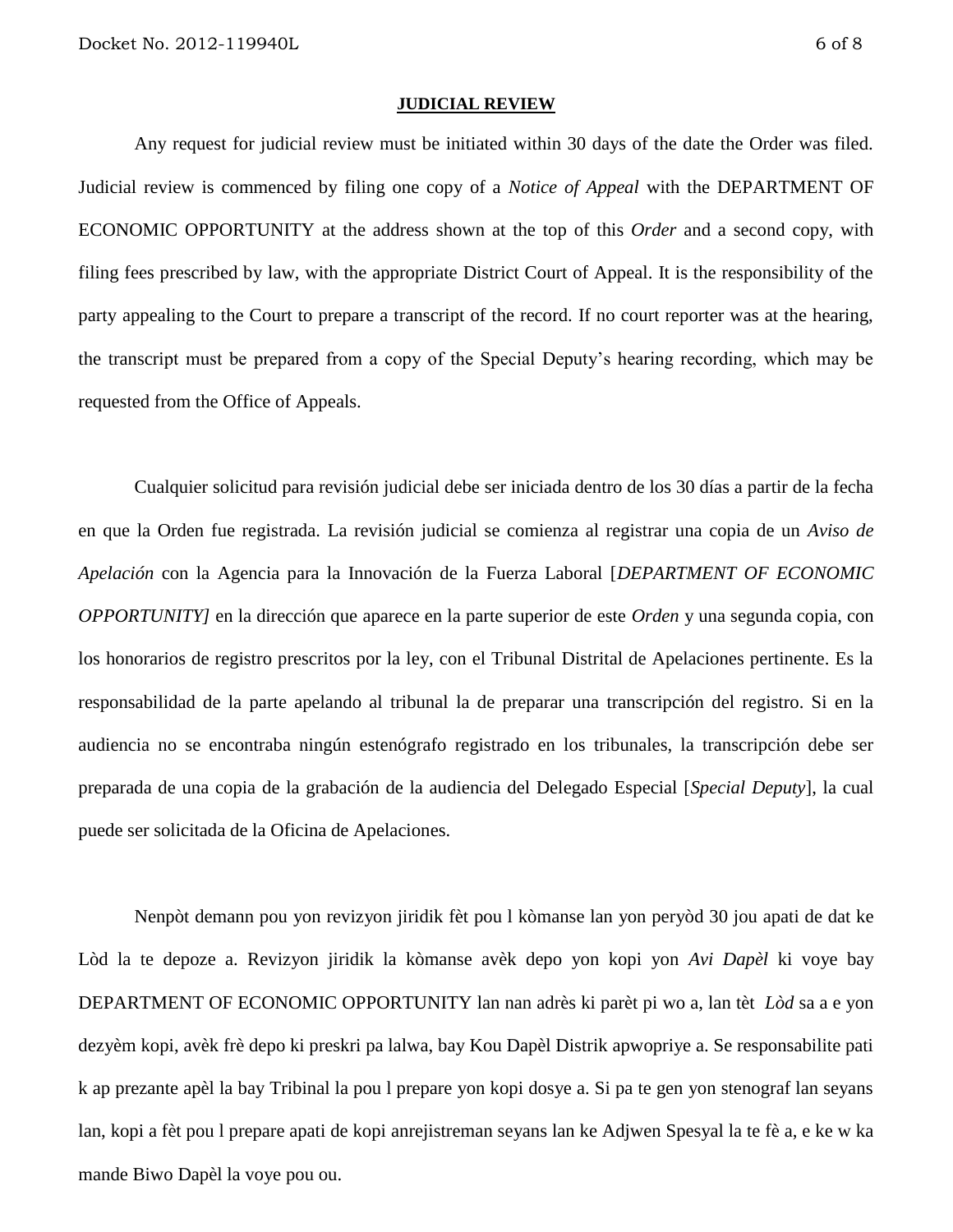DONE and ORDERED at Tallahassee, Florida, this \_\_\_\_\_\_\_ day of **February, 2013**.



Altemese Smith, Bureau Chief, Reemployment Assistance Services DEPARTMENT OF ECONOMIC OPPORTUNITY

FILED ON THIS DATE PURSUANT TO § 120.52, FLORIDA STATUTES, WITH THE DESIGNATED DEPARTMENT CLERK, RECEIPT OF WHICH IS HEREBY ACKNOWLEDGED.

\_\_\_\_\_\_\_\_\_\_\_\_\_\_\_\_\_\_\_\_\_\_\_\_\_\_\_\_ \_\_\_\_\_\_\_\_\_\_\_\_ DEPUTY CLERK DATE

## **CERTIFICATE OF SERVICE**

**I HEREBY CERTIFY that true and correct copies of the foregoing Final Order have been furnished to the persons listed below in the manner described, on the \_\_\_\_\_\_\_ day of February, 2013**.

Sheren J. Bams

SHANEDRA Y. BARNES, Special Deputy Clerk DEPARTMENT OF ECONOMIC OPPORTUNITY Reemployment Assistance Appeals 107 EAST MADISON STREET TALLAHASSEE FL 32399-4143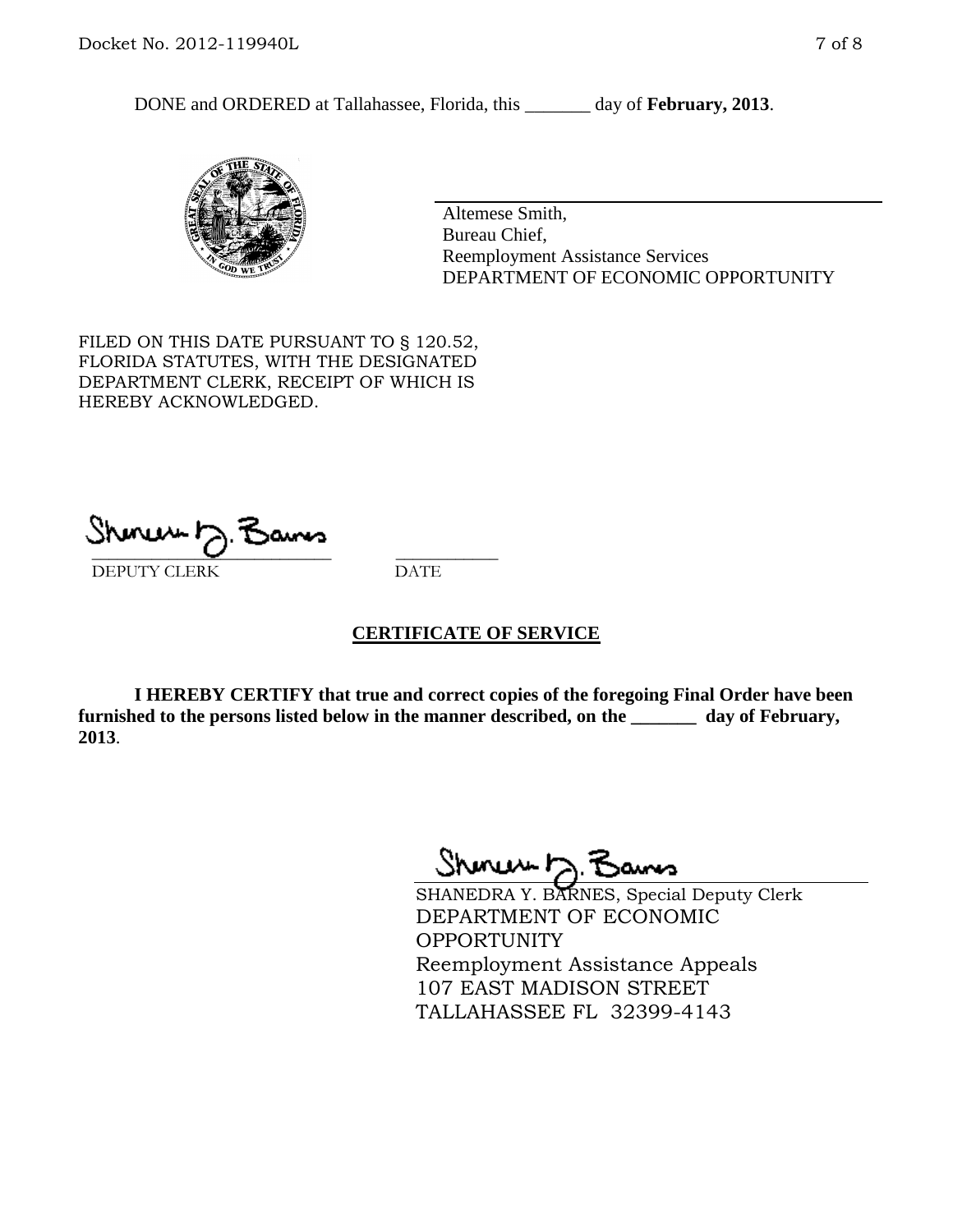By U.S. Mail:

 PULMONARY PRACTICE OF ORLANDO PA ATTN LEE M PEREZ 717 EAST MICHIGAN ST ORLANDO FL 32806-4645

#### MARTHA SAAVEDRA 10541 CHERRY OAK CIRCLE ORLANDO FL 32817

DEPARTMENT OF REVENUE ATTN: PATRICIA ELKINS - CCOC #1-4866 5050 WEST TENNESSEE STREET TALLAHASSEE FL 32399

DEPARTMENT OF REVENUE ATTN: MYRA TAYLOR PO BOX 6417 TALLAHASSEE FL 32314-6417

RICK LEONE ESQ 438 SADDELL BAY LOOP OCOEE FL 34761

State of Florida DEPARTMENT OF ECONOMIC OPPORTUNITY c/o Department of Revenue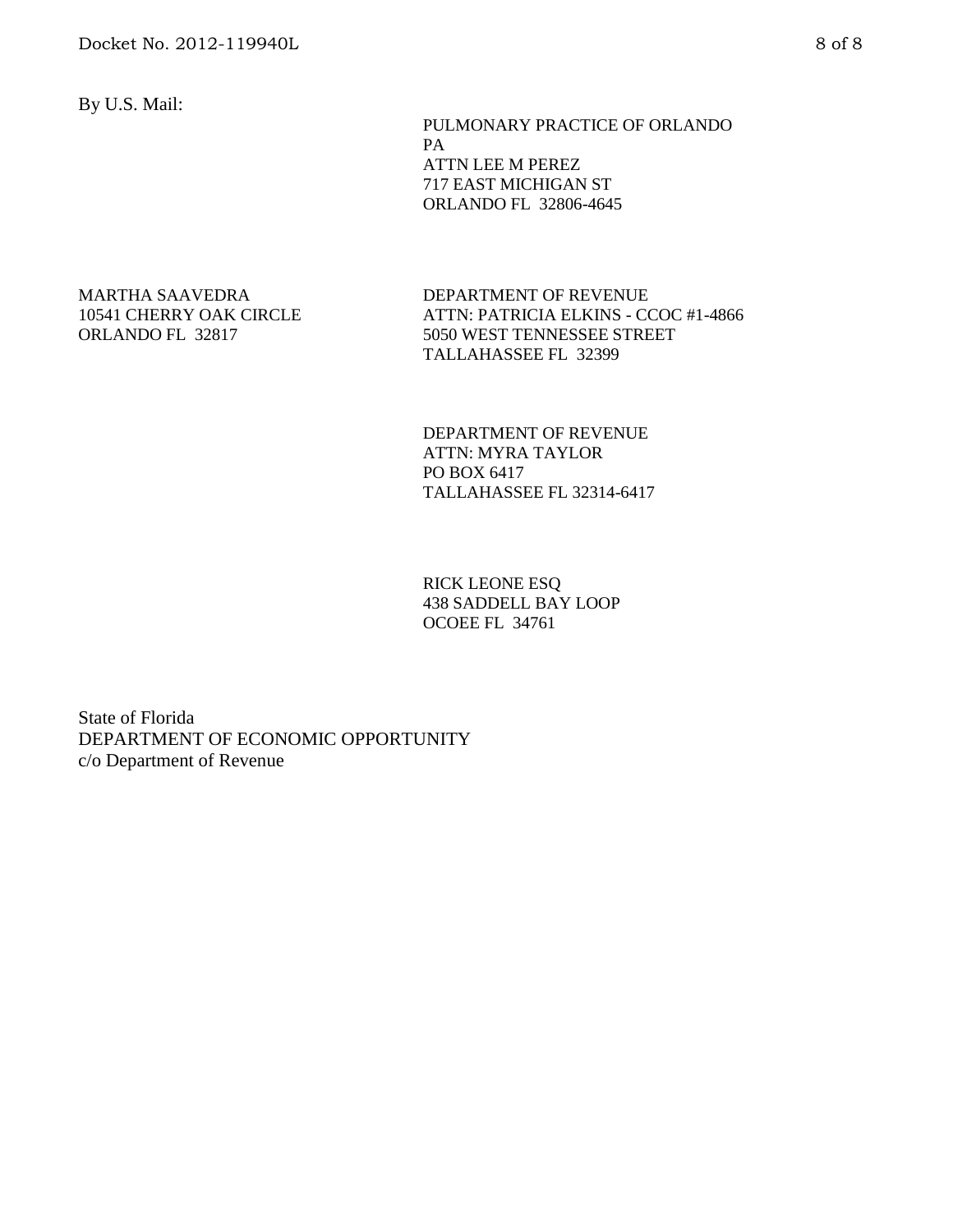## **DEPARTMENT OF ECONOMIC OPPORTUNITY Reemployment Assistance Appeals**

MSC 347 CALDWELL BUILDING 107 EAST MADISON STREET TALLAHASSEE FL 32399-4143

| <b>PETITIONER:</b> |  |
|--------------------|--|
|                    |  |

Employer Account No. - 2496341 PULMONARY PRACTICE OF ORLANDO PA ATTN LEE M PEREZ 717 EAST MICHIGAN ST ORLANDO FL 32806-4645

> **PROTEST OF LIABILITY DOCKET NO. 2012-119940L**

**RESPONDENT:** State of Florida DEPARTMENT OF ECONOMIC **OPPORTUNITY** c/o Department of Revenue

# **RECOMMENDED ORDER OF SPECIAL DEPUTY**

TO: Assistant Director, Executive Director, Reemployment Assistance Services DEPARTMENT OF ECONOMIC OPPORTUNITY

This matter comes before the undersigned Special Deputy pursuant to the Petitioner's protest of the Respondent's determination dated October 5, 2012.

After due notice to the parties, a telephone hearing was held on December 19, 2012. The Petitioner, represented by the Petitioner's attorney, appeared and testified. The Respondent, represented by a Department of Revenue Tax Specialist II, appeared and testified. The Joined Party did not appear.

The record of the case, including the recording of the hearing and any exhibits submitted in evidence, is herewith transmitted. Proposed Findings of Fact and Conclusions of Law dated January 11, 2013, were received from the Petitioner on January 14, 2013. The Petitioner's Proposed Findings of Fact and Conclusions of Law were not timely submitted and were not considered.

### **Issue:**

Whether services performed for the Petitioner by the Joined Party constitute insured employment, and if so, the effective date of liability, pursuant to Section 443.036(19), 443.036(21); 443.1216, Florida Statutes.

## **Findings of Fact:**

- 1. The Petitioner operates a medical practice.
- 2. The Petitioner engaged the Joined Party to clean the Petitioner's medical office.
- 3. The Petitioner reported compensation paid to the Joined Party for each of the calendar years 2009, 2010, and 2011on a form 1099-MISC.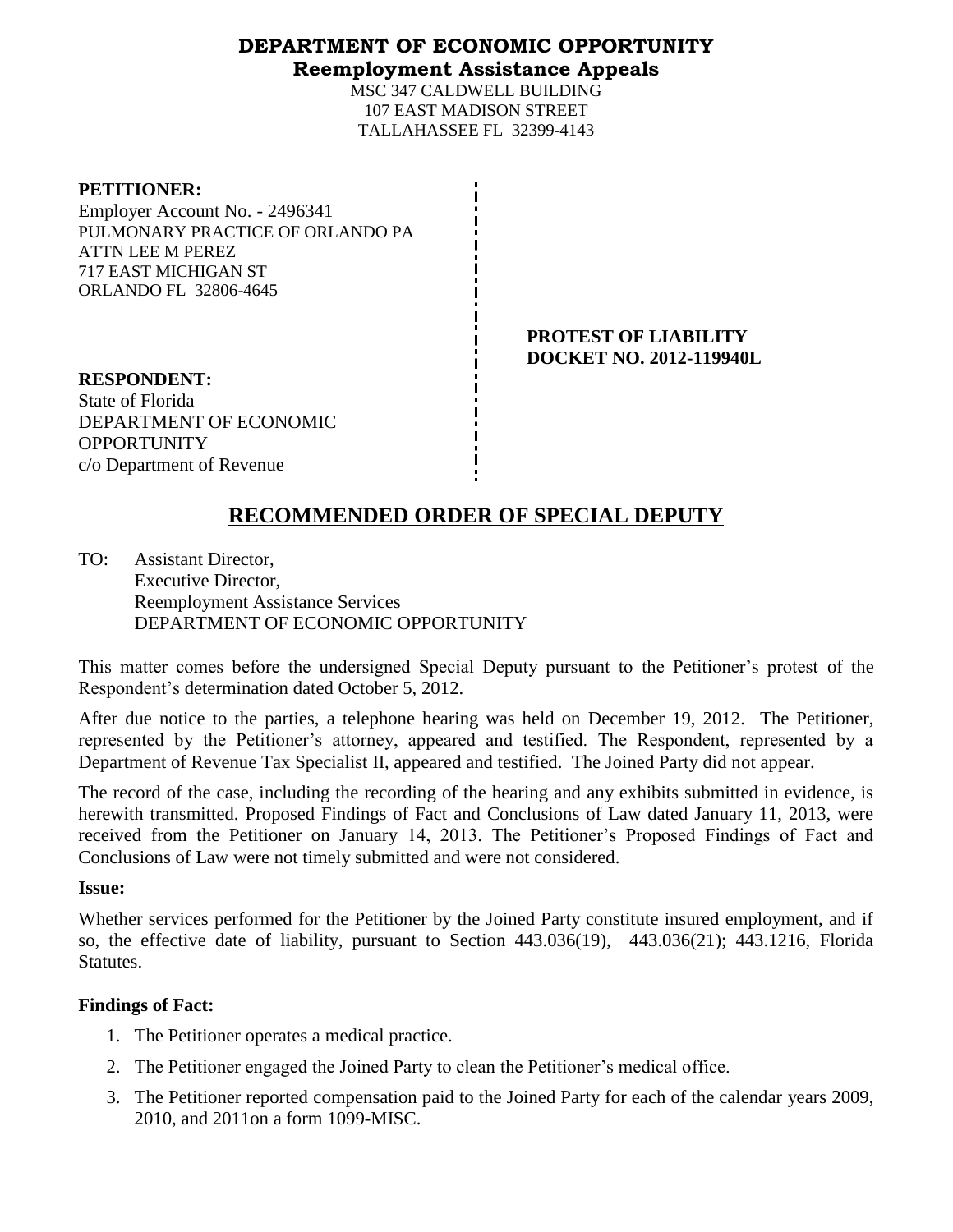- 4. The Joined Party filed a claim for reemployment assistance benefits effective August 26, 2012. When the Joined Party did not receive credit for her earnings with the Petitioner, a *Request for Reconsideration of Monetary Determination* was filed and an investigation was conducted by the Department of Revenue to determine if the Joined Party performed services for the Petitioner as an employee or as an independent contractor.
- 5. The Department of Revenue issued a determination dated October 5, 2012, holding that the Joined Party was an employee of the Petitioner retroactive to October 1, 2007. The Petitioner filed a timely protest.

## **Conclusions of Law:**

- 6. The issue in this case, whether services performed for the Petitioner constitute employment subject to the Florida Reemployment Assistance Program Law, is governed by Chapter 443, Florida Statutes. Section 443.1216(1)(a)2, Florida Statutes, provides that employment subject to the chapter includes service performed by individuals under the usual common law rules applicable in determining an employer-employee relationship.
- 7. The Supreme Court of the United States held that the term "usual common law rules" is to be used in a generic sense to mean the "standards developed by the courts through the years of adjudication." United States v. W.M. Webb, Inc., 397 U.S. 179 (1970).
- 8. The Supreme Court of Florida adopted and approved the tests in 1 Restatement of Law, Agency 2d Section 220 (1958), for use to determine if an employment relationship exists. See Cantor v. Cochran, 184 So.2d 173 (Fla. 1966); Miami Herald Publishing Co. v. Kendall, 88 So.2d 276 (Fla. 1956); Magarian v. Southern Fruit Distributors, 1 So.2d 858 (Fla. 1941); see also Kane Furniture Corp. v. R. Miranda, 506 So.2d 1061 (Fla. 2d DCA 1987).
- 9. Restatement of Law is a publication, prepared under the auspices of the American Law Institute, which explains the meaning of the law with regard to various court rulings. The Restatement sets forth a nonexclusive list of factors that are to be considered when judging whether a relationship is an employment relationship or an independent contractor relationship.
- 10. 1 Restatement of Law, Agency 2d Section 220 (1958) provides:
	- (1) A servant is a person employed to perform services for another and who, in the performance of the services, is subject to the other's control or right of control.
	- (2) The following matters of fact, among others, are to be considered:
		- (a) the extent of control which, by the agreement, the business may exercise over the details of the work;
		- (b) whether or not the one employed is engaged in a distinct occupation or business;
		- (c) the kind of occupation, with reference to whether, in the locality, the work is usually done under the direction of the employer or by a specialist without supervision;
		- (d) the skill required in the particular occupation;
		- (e) whether the employer or the worker supplies the instrumentalities, tools, and the place of work for the person doing the work;
		- (f) the length of time for which the person is employed;
		- (g) the method of payment, whether by the time or by the job;
		- (h) whether or not the work is a part of the regular business of the employer;
		- (i) whether or not the parties believe they are creating the relation of master and servant;
		- (j) whether the principal is or is not in business.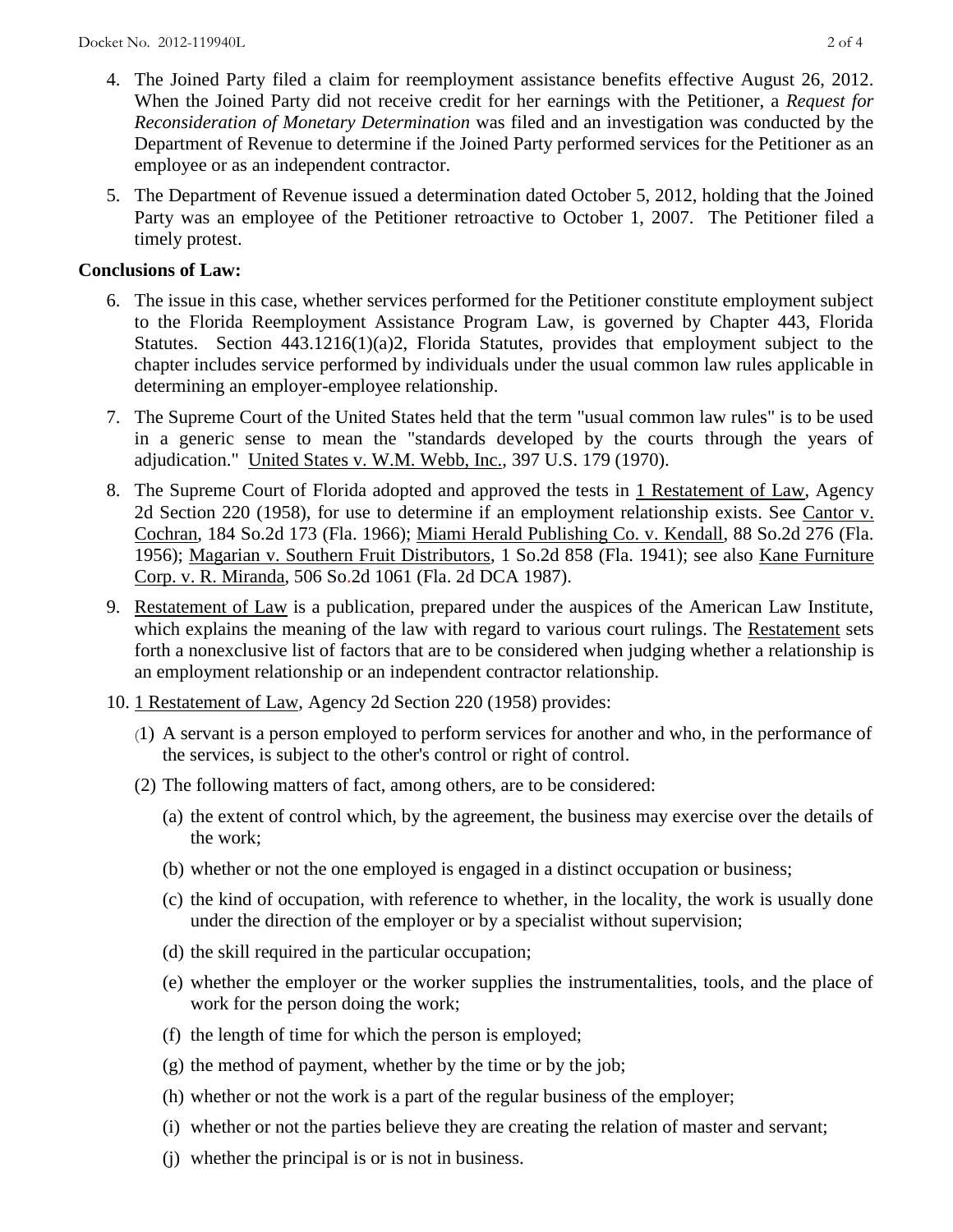- 11. Comments in the Restatement explain that the word "servant" does not exclusively connote manual labor, and the word "employee" has largely replaced "servant" in statutes dealing with various aspects of the working relationship between two parties.
- 12. In Department of Health and Rehabilitative Services v. Department of Labor & Employment Security, 472 So.2d 1284 (Fla. 1<sup>st</sup> DCA 1985) the court confirmed that the factors listed in the Restatement are the proper factors to be considered in determining whether an employer-employee relationship exists. However, in citing La Grande v. B&L Services, Inc., 432 So.2d 1364, 1366 (Fla.  $1<sup>st</sup> DCA$  1983), the court acknowledged that the question of whether a person is properly classified an employee or an independent contractor often cannot be answered by reference to "hard and fast" rules, but rather must be addressed on a case-by-case basis.
- 13. The Petitioner's representative and sole witness was the Petitioner's attorney. The Petitioner's attorney maintains a law practice separate from the Petitioner's medical practice and was retained by the Petitioner solely in connection with the protest of the determination. Although the attorney testified that the Joined Party was engaged as an independent contractor, the attorney was not present at the time the Petitioner and the Joined Party entered into the agreement for hire, had never spoken with the Joined Party, and had no firsthand knowledge of the work relationship. The attorney's testimony concerning the work relationship was based upon what he was told by the Petitioner's president, office manager, and Certified Public Accountant.
- 14. Section 90.801(1)(c), Florida Statutes, defines hearsay as "a statement, other than one made by the declarant while testifying at the trial or hearing, offered in evidence to prove the truth of the matter asserted." Section 90.604, Florida Statutes, sets out the general requirement that a witness must have personal knowledge regarding the subject matter of his or her testimony.
- 15. Rule 73B-10.035(15)(c) states, "Hearsay evidence, whether received in evidence over objection or not, may be used to supplement or explain other evidence, but will not be sufficient in itself to support a finding unless the evidence falls within an exception to the hearsay rule as found in Chapter 90, F.S."
- 16. Rule 73B-10.035(7), Florida Administrative Code, provides that the burden of proof will be on the protesting party to establish by a preponderance of the evidence that the determination is in error.
- 17. The testimony of the Petitioner's attorney is hearsay and, as such, is legally insufficient to show that the determination of the Department of Revenue is in error.

**Recommendation:** It is recommended that the determination dated October 5, 2012, be AFFIRMED.

Respectfully submitted on January 17, 2013.



SUSAN WILLIAMS, Special Deputy Office of Appeals

A party aggrieved by the *Recommended Order* may file written exceptions to the Director at the address shown above within fifteen days of the mailing date of the *Recommended Order*. Any opposing party may file counter exceptions within ten days of the mailing of the original exceptions. A brief in opposition to counter exceptions may be filed within ten days of the mailing of the counter exceptions. Any party initiating such correspondence must send a copy of the correspondence to each party of record and indicate that copies were sent.